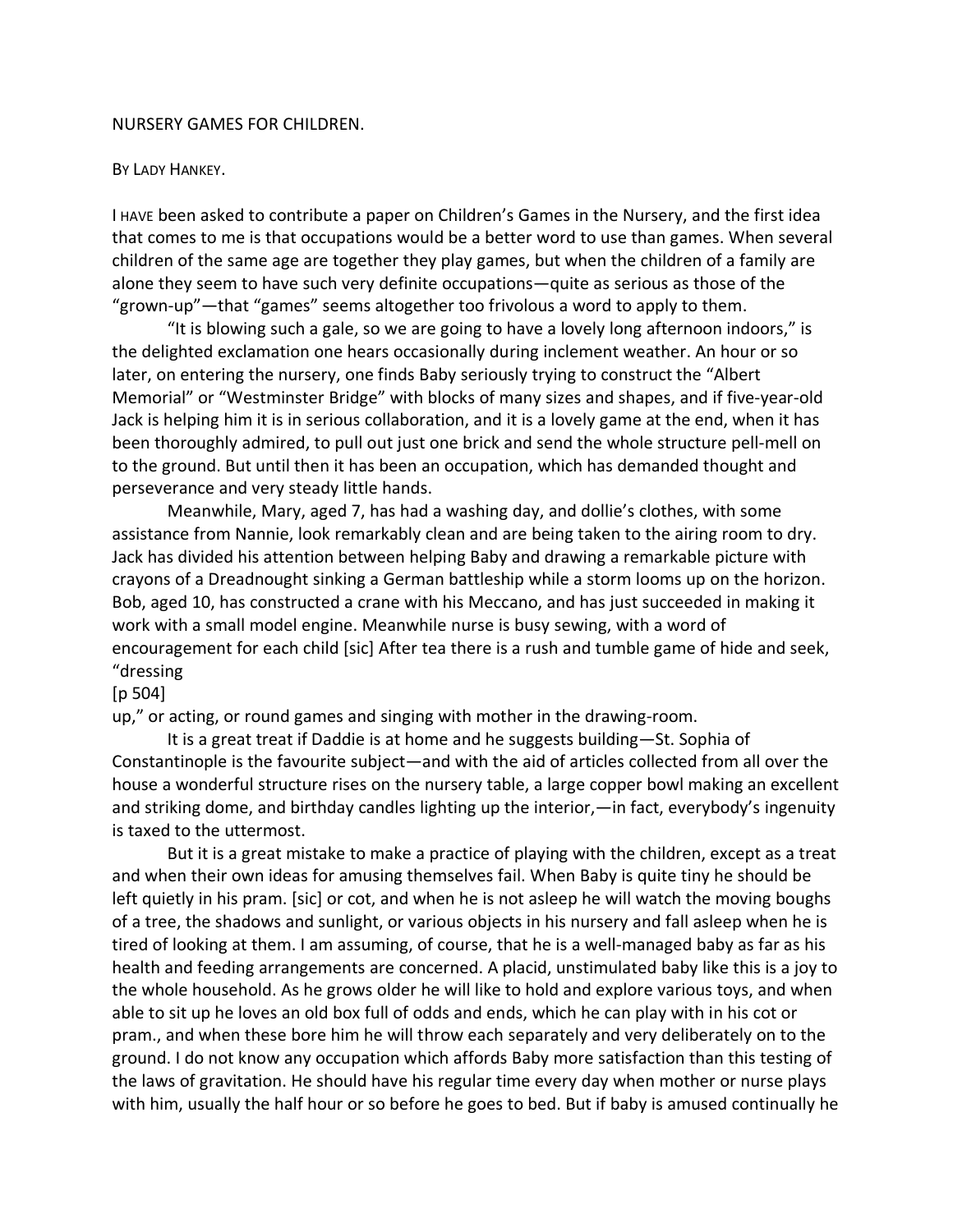becomes a tyrant, who will never make play for himself and whose constant cry as he grows older is "What shall I do next?"

It is a mistake, in choosing a nurse, to insist on her being clever at amusing the children, endless resource in suggesting games and occupations for them is what is wanted, and a word of encouragement or some assistance when little fingers cannot accomplish their work.

Every nursery should have a box of wooden bricks—not fancy ones, though the children like to embellish their structures with these—but good, plain blocks of many sizes and shapes, and plenty of each size. When baby is still crawling he will place three of these together and call it a house or a bridge, and it is astonishing how steady he can keep his tiny hand if he wishes to make a tower, and what joy the accomplishment of his object will give him. The successful accomplishment sometimes requires a little surreptitious help from mother. [p 505]

Pencil and paper, or crayons and brown paper, afford much joy to quite a small child, and his apparently aimless scratchings mean so much—Zeppelins, aeroplanes and battleships he will point out. The wise mother or nurse will take care to see them, too, and if baby has any talent for drawing, this encouragement will spur him on to new and eventually successful attempts to express his ideas on paper. But do not try and show him the right way to hold his pencil and do not draw for him more than you can help. Give him good materials, a pencil which you would enjoy using yourself, and if he shows any aptitude at all plenty of ordinary cartridge paper. Children love a paint box and brushes, but as painting is usually a very messy operation (and one not usually suggested by Nannie), an efficient overall is an absolute necessity. I have seen marvellous sunsets produced and turbulent seas that quite make one dread one's next channel crossing. Little girls prefer to paint flowers, and marvellous princesses in gorgeous clothes, who walk in fields dotted with golden buttercups. Yes, a paint box and "proper" paint brushes must always have a place on the nursery shelf.

And here one may remark, how boys and girls in their play strike out in different directions; they do not care to paint or draw the same things, and most girls do not care to build or want to construct things nearly as much as boys do. It is a great relief if a little girl likes to sew, but, on the whole, she prefers to embroider Nannie's finished article, or to knit or crochet small articles and make little things for her doll's house. "The Little Girls' Sewing Book," by Flora Klickmann, has a great many excellent suggestions for little girls' work. The little girl should only start something which she can soon finish, a tedious piece of work is very wearisome to a child and makes her dislike sewing. Then little girls love to "help," and especially if there is a tiny baby in the family there are plenty of opportunities. To the little girl with a domestic turn of mind this is the very best game of all; to fold little garments, to fetch and carry give her much pleasure, but it sometimes requires tact and patience on the part of the grown up who is being helped.

While girls do not care so much for building with blocks, I have found that they love to make things with plasticine and to make models, etc., with cardboard for the doll's house. The greatest resource of all should be her dolls, and this, I fear, now-a-days is not so often the case as one would wish.

Children love to make their own toys, and anything they

[p 506]

have made themselves gives more pleasure than the ready-made and often very expensive toy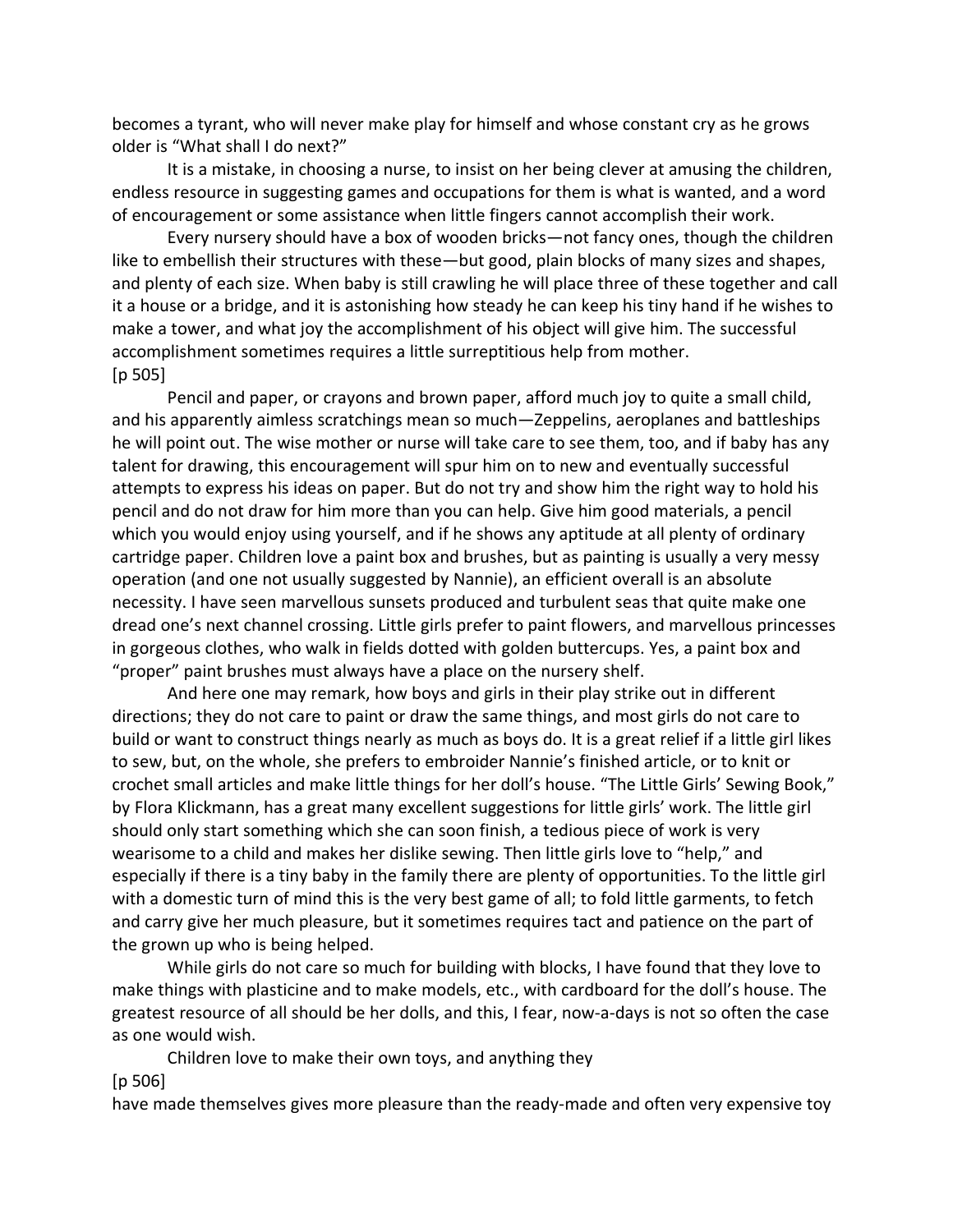which is played with a few times and cast on one side when its novelty has faded. The railway platform and bridge which has been made with blocks, pieces of board, etc., are constructed each time with renewed zest and make the game of trains very real; the old rowing boat or ship filled up by Bob with wooden paddles and a bit of elastic to make it go gives more satisfaction than a clockwork boat with a key that will get lost. A Dreadnought built of bricks on the lid of a box which sails about the nursery floor and carries quite a fine armament of guns, gives more pleasure than a model ship which requires plenty of water—(that forbidden joy)—to be played with satisfactorily. And then each time it is built it can be varied and improved upon.

Children are very up-to-date—a motor car or aeroplane takes the place of the horse and cart—once such a joy to the small boy—and two-year-old baby talks intimately of aeroplanes and submarines, and even tanks have become a household word.

In summer children who are lucky enough to live in the country spend most of their time out of doors. A heap of sand in a shady corner of the garden and a tub, or better still, a long trough of rainwater, which may be replenished from the house taps during a spell of dry weather, will provide the children with games of which they never tire. Clad in overalls, with sleeves tucked up, and either barefoot or in sandals, they may make as much mess as they wish. Castles with real moats rise up in the sand, rivers and lakes are made, and most fascinating mud pies. The older children sail boats and have harbours and docks in the tub, and with the assistance of tins and a yard or two of rubber tubing I have seen some quite interesting models made, which have shown that the boys had some idea of the use of water power. The fact is, if children are only put in the right surroundings, either indoors or outdoors, they will make their own games and develop all their powers of invention to make them as interesting as possible, and there is no doubt that they derive most satisfaction from the things that they make for themselves. What mother does not know of the priceless odds and ends that live in Tommy's pockets? Priceless to Tommy, for he knows the multifarious uses to which they may be put; and the many odds and ends that mother is called upon to provide, often at most inconvenient moments, certainly give her infinitely more trouble than the purchase of a readymade toy.

## [p 507]

To return to our baby. We must not forget that if he is to have ideas for amusing himself he must see plenty of pictures and have books shown to him. There are certain books which live on the nursery shelves—pictures and books which Nannie shows, or which may be looked at alone at any odd time; but the drawing-room books are treats which are only shown by mother, pictures of other countries and our own, they show temples and churches, bridges and castles, mountains, rivers and lakes, all sorts of interesting things which may be played at later with blocks and other nursery "properties," and which also furnish new ideas for crayon and paint brush. Mother also reads aloud all the old fairy stories and legends and the many books which are the children's heritage. The fact that the children so often play at these stories afterwards show how much they appreciate them. Sometimes old tales are brought very much up to date, as on one occasion when a little girl was playing at Perseus and Andromeda with her brother of five, and not content with killing the dragon, she finished up by exhibiting the Gorgon's head to the Kaiser, and thus disposed of him for ever, the Kaiser being impersonated, very reluctantly, by the small brother.

Children play far more happily and spontaneously if they are not constantly supervised